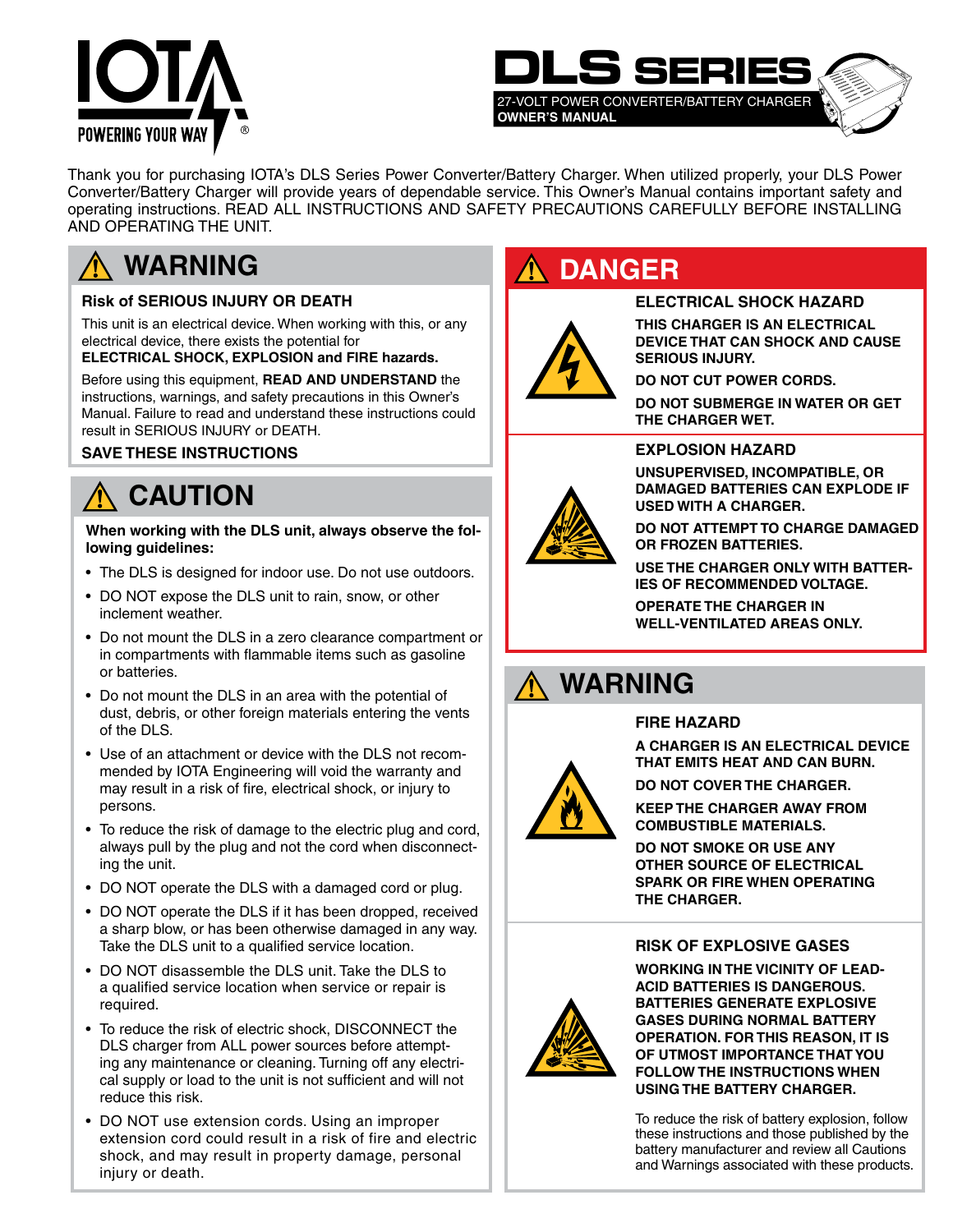#### **PRODUCT DESCRIPTION**

IOTA DLS Series Power Converter/Battery Chargers convert 120 volts nominal A.C. to 27.2 volts D.C. As a power supply, its tightly controlled regulation allows the user to operate any 24 volt nominal D.C. load up to the converter's rated output current. As a battery charger, the converter will maintain the battery, delivering its full-rated current when the battery capacity falls sufficiently low. The voltage is set to deliver its maximum current for the necessary period of time that minimizes undue stress to the battery caused by heating of its cells. This helps to ensure the longest possible life of the battery. Over time, as the battery nears its full capacity, the converter will float-charge the battery to prevent self-discharge of its cells.

#### **PROTECTION FEATURES**

The IOTA Power Converters/Battery Chargers are designed with high quality components to help ensure years of continuous use. The unit is protected by multiple protection features for a long, trouble-free life.

1) *Reverse Battery Polarity Protection.* 2) *Brown-Out Input Protection.* 3) *Over-Current Protection* - cycle by cycle peak limiting as well as rated current limiting to maximize the life of the converter. 4) *Over-Temperature Protection.*  In addition, it is designed with a unique "proportional" fan control circuit. Fan speed is directly proportional to the converter's internal ambient temperature. This enables the fan to turn on and off very slowly, minimizing unwanted fan-starting noise.

#### **WARRANTY**

The IOTA Power Converters/Battery Chargers are warranted from defects in materials or workmanship for two years from date of retail purchase, and limits the remedies to repair or replacement. This warranty is valid only in the continental United States and Canada. For complete warranty details, contact Customer Service or visit www.iotaengineering.com.



#### **INSTALLATION GUIDELINES**

#### **MOUNTING LOCATION**

The IOTA Power Converter/Battery Charger can be mounted in any position within an enclosed or interior compartment. Provide sufficient air space to allow unrestricted airflow in and around the unit. Provide at least 4″ around the fan of the DLS to allow for proper air intake.

**DO NOT** mount the unit in a zero clearance compartment. **DO NOT** mount the DLS in the same compartment with flammable items such as gasoline or batteries. There are no components within the DLS unit that, during normal operation, produce arcs or sparks. However, all electronic devices have some potential for generating sparks in the event of failure which can result in explosion or fire. **DO NOT** mount the DLS in an area that has the potential of dust, debris, or other foreign materials to enter in through the DLS vents. **DO NOT** place the DLS directly above the battery; the gases from the battery can corrode and damage the DLS.

#### **120 VOLT A.C. INPUT**

Plug the unit A.C. input cord into an appropriate 120-volt 3-wire grounded source. Refer to Illustration 2 for specifications of the cord provided with your DLS unit. See the Technical Specifications Chart on page 4 for maximum current draw and required input voltages.

DO NOT USE EXTENSION CORDS - Using an improper extension cord could result in a risk of fire and electric shock, and may result in property damage, personal injury or death.

DO NOT OPERATE THE DLS WITH A DAMAGED CORD OR PLUG. Have the cord or plug replaced immediately by qualified service personnel.

To minimize the possibility of arcing at the battery, connect the IOTA power cord to the AC input BEFORE connecting the battery. **Note: occasionally a small spark or arc may occur at the power outlet as the unit is plugged in.** This is a common occurrence due to the internal capacitors drawing power.

#### **BATTERY CONNECTION**

Disconnect the positive side of the battery before installation. Connect the positive (red) and negative (black) terminal lugs to battery or load. Always use the proper size wire based on the amperage of the converter and the battery. Recommended wire gauge and torque are as follows: 4-6 AWG at 45 in. -lbs, 8 AWG at 40 in. -lbs. Refer to Illustration 1. Recreational vehicle applications require a type III circuit breaker be installed within 18″ of the battery, connecting the battery positive to the line side of the breaker, and the IOTA unit to the load side. Connect "Chassis Bonding Lug" on the IOTA unit to vehicle chassis or other grounding source. Refer to Illustration 1.

#### **REVERSE POLARITY FUSES**

The IOTA Battery Charger/Power Supply is protected against reverse polarity on the DC output. If a battery or the unit is hooked up incorrectly, the fuses will blow and can be easily replaced. Always use the same size and style fuse that came with the converter. To change the fuses, use a screwdriver to loosen the screws and remove the fuses. Always replace the fuses with the same type and rating. After inserting the new fuses, tighten the screws firmly. Apply 8 inch-pound maximum torque. DO NOT OVERTIGHTEN. *Note: some DLS models require only one fuse. For these units, a small fiberglass spacer may be used in the empty fuse slot to aid with tightening.*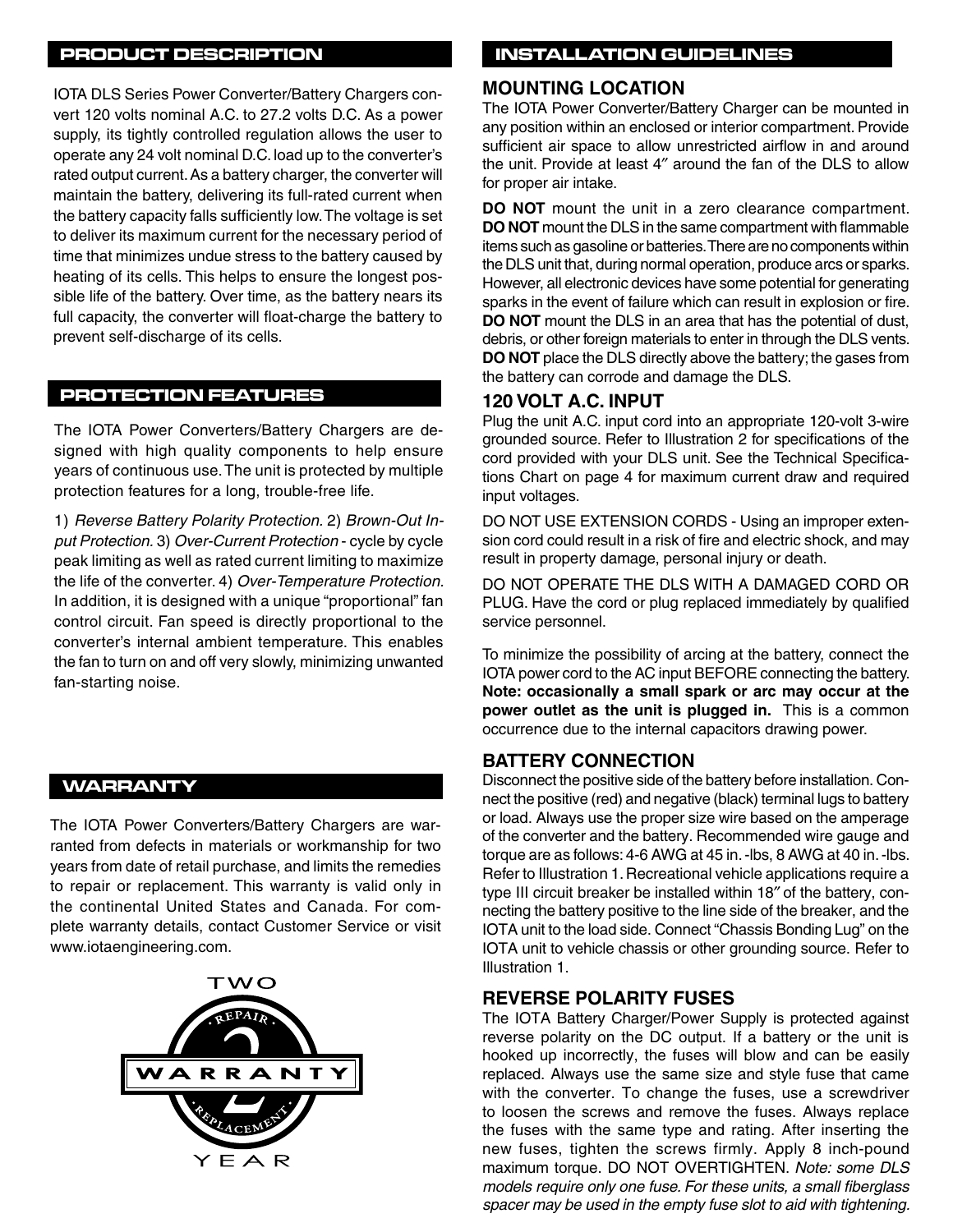



#### **CHARGE CONTROL**

#### **TWO-STEP VOLTAGE JACK**

The two-step voltage jack allows switching from a long-term float voltage of 27.2vdc to a 'high-stage' voltage of 28.4vdc. When the included dual voltage plug is inserted in the jack\*, the voltage rises to 28.4vdc for occasional fast charging. When the plug is removed, the voltage drops to 27.2vdc to reduce battery water loss. **WARNING: To avoid battery damage, remove the Dual Voltage Plug when quickcharging is complete.** NOTE: If the unit is equipped with an internal IQ4 smart charger, two-step charging is not needed and the Dual Voltage Jack is disabled.



### **THE IQ4 LED INDICATOR**

**(ONLY ON IOTA MODELS WITH INTERNAL IQ4)**

IOTA Models with an internal IQ4 smart-charger give the user the benefit of automatic Bulk, Absorption, and Float stage charging. This increases the charging capacity of the IOTA charger, decreases charge times and insures proper and safe battery charging without over-charging. The green LED on the fan end of the unit will indicate which charging phase the IOTA unit is currently in. When the unit is first activated, the LED will flash as it reads the number of cells in the battery. The unit will then proceed directly to the Bulk charging or Float charging phase depending on the charge status of the battery. Use the LED CODE TABLE for reference when checking the LED. Units that do not have an internal IQ4 smart-charger can easily install an external IQ4 that plugs into the available Dual Voltage Jack. Contact Customer Service for more information.

| <b>LED CODE TABLE</b>  |                        |                        |                               |  |  |  |
|------------------------|------------------------|------------------------|-------------------------------|--|--|--|
| <b>CELL INDICATION</b> |                        |                        |                               |  |  |  |
| 6 FLASHES              |                        | 12V Battery (6 cells)  |                               |  |  |  |
| <b>12 FLASHES</b>      |                        | 24V Battery (12 cells) |                               |  |  |  |
| 18 FLASHES             |                        | 36V Battery (18 cells) |                               |  |  |  |
| <b>24 FLASHES</b>      | 48V Battery (24 cells) |                        |                               |  |  |  |
| CHARGE<br><b>PHASE</b> |                        | LED<br><b>STATUS</b>   | <b>VOLTAGE</b><br><b>RATE</b> |  |  |  |
| <b>FLOAT</b>           |                        | ON                     | 2.266 PER CELL                |  |  |  |
| <b>ABSORPTION</b>      | <b>SLOW FLASHING</b>   |                        | 2 366 PER CELL                |  |  |  |
| <b>BULK</b>            | <b>RAPID FLASHING</b>  |                        | 2.466 PER CELL                |  |  |  |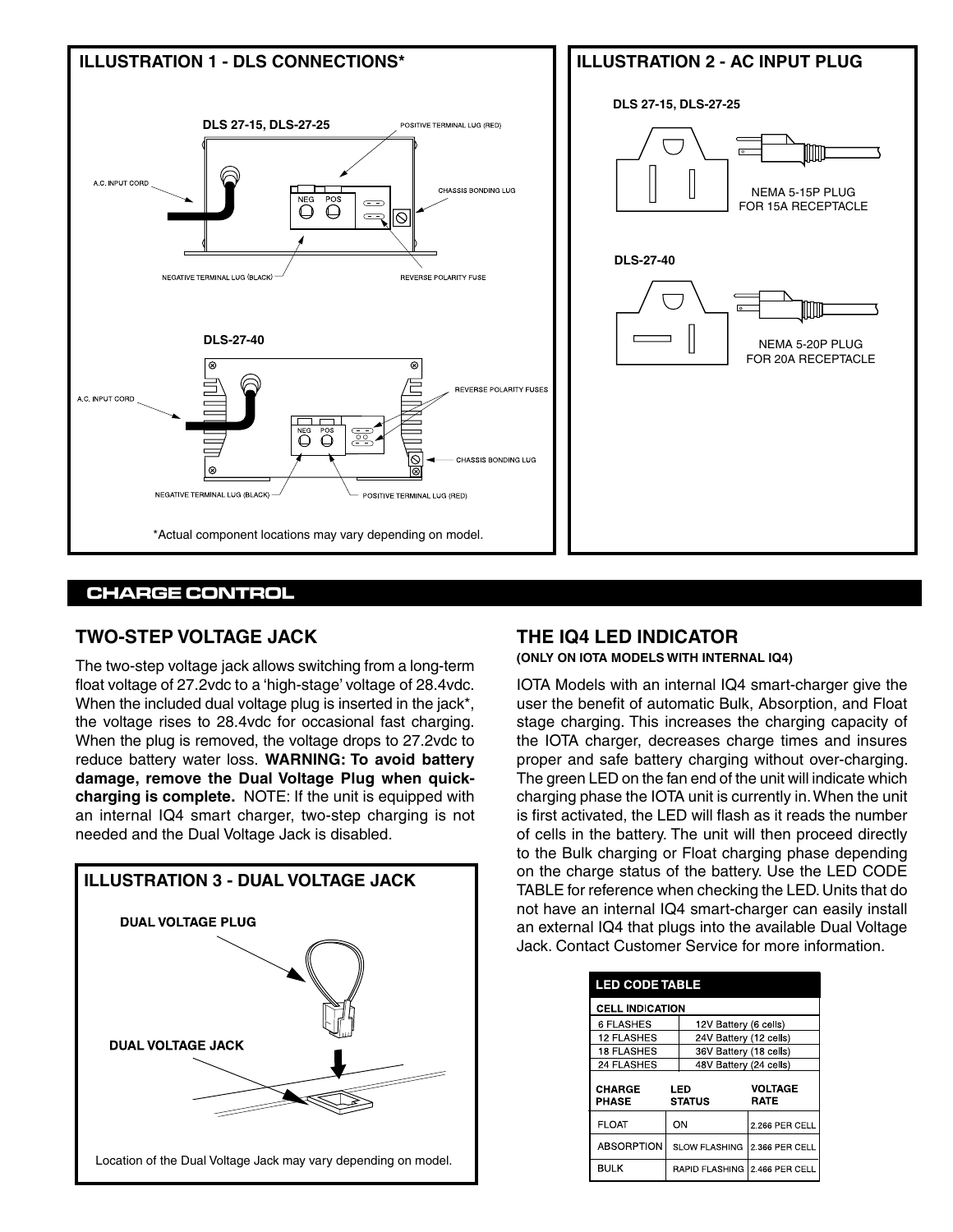#### **TECHNICAL SPECIFICATIONS CHART**

| <b>RATINGS AND SPECIFICATIONS</b>   | <b>DLS-27-15</b><br>SERIES M | <b>DLS-27-25</b><br><b>SERIES M</b> | <b>DLS-27-40</b>          |
|-------------------------------------|------------------------------|-------------------------------------|---------------------------|
| DC Output Voltage (No Load) approx. | 27.2V (DC)                   | 27.2V (DC)                          | 27.2V (DC)                |
| Output Voltage Tolerance (No Load)  | $+$ or $- .5%$               | $+$ or $- .5%$                      | $+$ or $-0.5%$            |
| Output Amperage, Max Continuous     | 15 Amps                      | 25 Amps                             | 40 Amps                   |
| Output Voltage (Full Load) approx.  | >27.0V (DC)                  | >27.0V (DC)                         | >27.0V (DC)               |
| Maximum Power Output, Continuous    | 400 Watts                    | 675 Watts                           | 1100 Watts                |
| Ripple and Noise                    | <100 mV rms                  | <100 mV rms                         | <100 mV rms               |
| Input Voltage Range                 | 108 - 132 AC                 | 108 - 132 AC                        | 108 - 132 AC              |
| Input Voltage Frequency             | 47-63                        | 47-63                               | 47-63                     |
| Maximum AC Current (@108Vac)        | 7.3 Amps                     | 12.2 Amps                           | 19.5 Amps                 |
| <b>Typical Efficiency</b>           | $>80\%$                      | $>80\%$                             | $>80\%$                   |
| Max Inrush Current, Single Cycle    | 30 Amps                      | 30 Amps                             | 40 Amps                   |
| <b>Short Circuit Protection</b>     | Yes                          | Yes                                 | Yes                       |
| <b>Overload Protection</b>          | >100%                        | >100%                               | >100%                     |
| Line Regulation                     | 100 mV rms                   | 100 mV rms                          | 100 mV rms                |
| <b>Load Regulation</b>              | $< 1\%$                      | $< 1\%$                             | $< 1\%$                   |
| Fan Control                         | <b>PROPORTIONAL</b>          | PROPORTIONAL                        | PROPORTIONAL              |
| <b>Thermal Protection</b>           | <b>YES</b>                   | <b>YES</b>                          | <b>YES</b>                |
| <b>Working Temperature Range</b>    | $0^\circ$ - 40 $^\circ$ C    | $0^\circ$ - 40 $^\circ$ C           | $0^\circ$ - 40 $^\circ$ C |
| Storage Temperature                 | -20° to 80° C                | -20 $^{\circ}$ to 80 $^{\circ}$ C   | -20° to 80° C             |
| Withstand Voltage (VDC)*            | 1700/1700/500                | 1700/1700/500                       | 1700/1700/500             |
| Approximate Dimensions              | $9.7''$ x 6.7" x 3.4"        | 9.7" x 6.7" x 3.4"                  | 13" x 6.5" x 3.4"         |
| Weight                              | 4.5 lbs                      | 5.0 lbs                             | 7.8 lbs                   |

\* Primary to Chassis/Primary to Secondary/Secondary to Chassis

Distributed By: